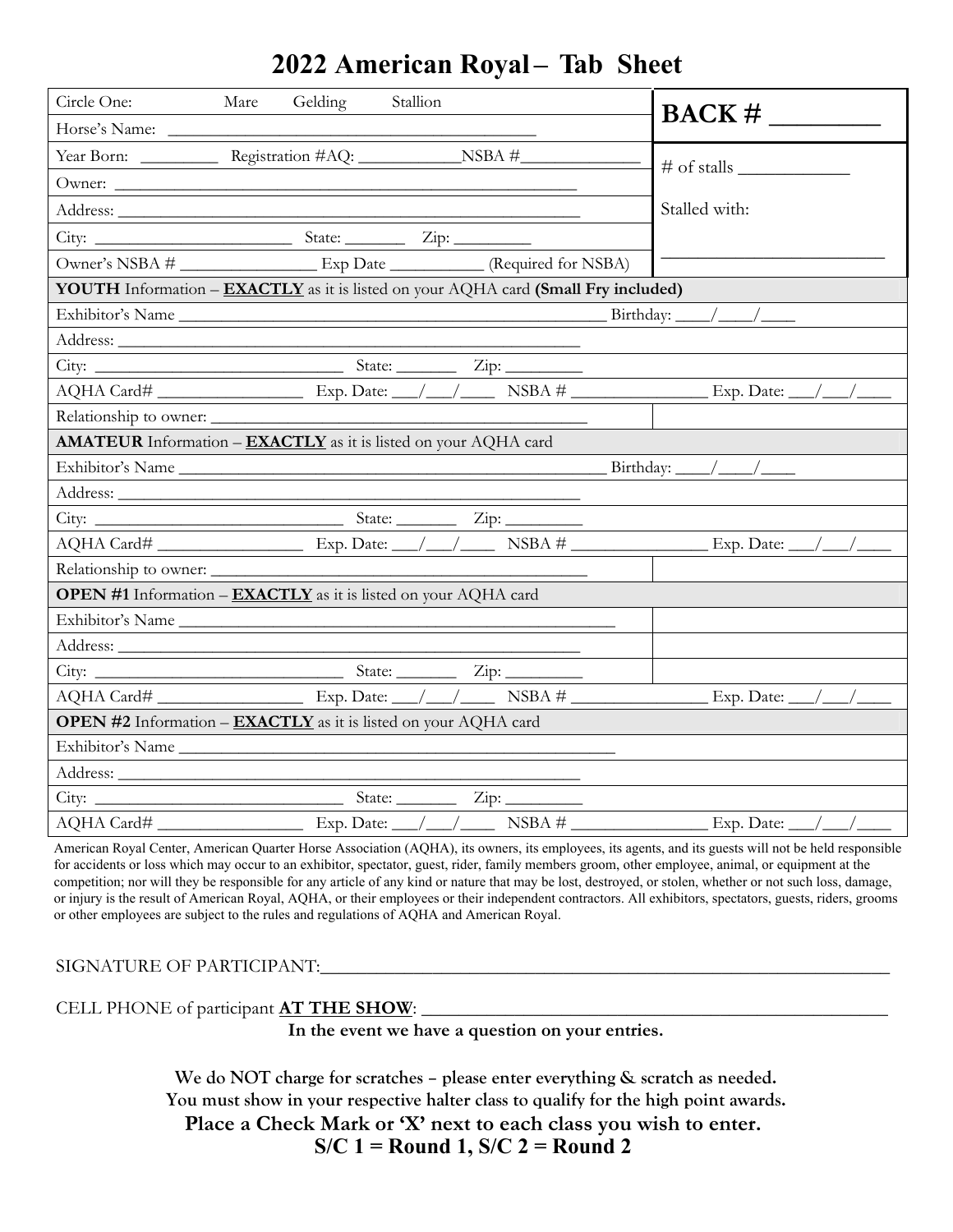| S/C <sub>1</sub> | S/C <sub>2</sub> | <b>Class Name</b>                         | S/C <sub>1</sub> | S/C <sub>2</sub> | <b>Class Name</b>                       |
|------------------|------------------|-------------------------------------------|------------------|------------------|-----------------------------------------|
|                  |                  | 1) Level 1 Working Hunter 1st Year        |                  |                  | 526) NSBA Green Trail                   |
|                  |                  | 501) NSBA Level 1 Working Hunter 1st Year |                  |                  | 27) Junior Trail                        |
|                  |                  | 2) Progressive Working Hunter             |                  |                  | 527) NSBA Junior Trail                  |
|                  |                  | 502) NSBA Progressive Working Hunter      |                  |                  | 28) Level 1 Amateur Trail               |
|                  |                  | 3) Working Hunter                         |                  |                  | 528) NSBA Level 1 Amateur Trail         |
|                  |                  | 503) NSBA Working Hunter                  |                  |                  | 428) Rookie L1 Am Trail                 |
|                  |                  | 4) Level 1 Amateur Working Hunter         |                  |                  | 29) Amateur Trail                       |
|                  |                  | 504) NSBA Level 1 Amateur Working Hunter  |                  |                  | 529) NSBA Amateur Trail                 |
|                  |                  | 5) Level 1 Amateur Eq. Over Fences        |                  |                  | 30) Amateur Select Trail                |
|                  |                  | 505) NSBA Level 1 Amateur Eq. Over Fences |                  |                  | 530) NSBA Amateur Select Trail          |
|                  |                  | 6) Level 1 Youth Working Hunter           |                  |                  | 31) Small Fry Trail                     |
|                  |                  | 506) NSBA Level 1 Youth Working Hunter    |                  |                  | 531) NSBA Small Fry Trail               |
|                  |                  | 7) Level 1 Youth Eq. Over Fences          |                  |                  | 32) Level 1 Amateur W/T Trail           |
|                  |                  | 507) NSBA Level 1 Youth Eq. Over Fences   |                  |                  | 532) NSBA Level 1 Amateur W/T Trail     |
|                  |                  | 8) Amateur Select Working Hunter          |                  |                  | 33) Level 1 Youth W/T Trail             |
|                  |                  | 508) NSBA Amateur Select Working Hunter   |                  |                  | 533) NSBA Level 1 Youth W/T Trail       |
|                  |                  | 9) Amateur Select Eq. Over Fences         |                  |                  | 34) Level 1 Youth Trail                 |
|                  |                  | 509) NSBA Am. Select Eq. Over Fences      |                  |                  | 534) NSBA Level 1 Youth Trail           |
|                  |                  | 10) Amateur Working Hunter                |                  |                  | 434) Rookie Youth Trail                 |
|                  |                  | 510) NSBA Amateur Working Hunter          |                  |                  | 35) 13 & Under Youth Trail              |
|                  |                  | 11) Amateur Equitation Over Fences        |                  |                  | 535) NSBA 13 & Under Youth Trail        |
|                  |                  | 511) NSBA Amateur Equitation Over Fences  |                  |                  | 36) 14-18 Youth Trail                   |
|                  |                  | 12) Youth Working Hunter                  |                  |                  | 536) NSBA 14-18 Youth Trail             |
|                  |                  | 512) NSBA Youth Working Hunter            |                  |                  | 37) Senior Trail                        |
|                  |                  | 13) Youth Equitation Over Fences          |                  |                  | 537) NSBA Senior Trail                  |
|                  |                  | 513) NSBA Youth Equitation Over Fences    |                  |                  | 38) Level 1 Amateur Showmanship         |
|                  |                  | 14) Amateur Jumping                       |                  |                  | 538) NSBA Level 1 Amateur Showmanship   |
|                  |                  | 514) NSBA Amateur Jumping                 |                  |                  | 438) Rookie Level 1 Amateur Showmanship |
|                  |                  | 15) Youth Jumping                         |                  |                  | 39) Amateur Showmanship                 |
|                  |                  | 515) NSBA Youth Jumping                   |                  |                  | 539) NSBA Amateur Showmanship           |
|                  |                  | 16) Jumping                               |                  |                  | 40) Amateur Select Showmanship          |
|                  |                  | 516) NSBA Jumping                         |                  |                  | 540) NSBA Amateur Select Showmanship    |
|                  |                  | 17) Hunter Hack                           |                  |                  | 41) Small Fry Showmanship               |
|                  |                  | 517) NSBA Hunter Hack                     |                  |                  | 541) NSBA Small Fry Showmanship         |
|                  |                  | 18) Level 1 Amateur Hunter Hack           |                  |                  | 42) Level 1 Youth Showmanship           |
|                  |                  | 518) NSBA Level 1 Amateur Hunter Hack     |                  |                  | 542) NSBA Level 1 Youth Showmanship     |
|                  |                  | 19) Level 1 Youth Hunter Hack             |                  |                  | 442) Rookie Level 1 Youth Showmanship   |
|                  |                  | 519) NSBA Level 1 Youth Hunter Hack       |                  |                  | 43) 13 & Under Showmanship              |
|                  |                  | 20) Amateur Select Hunter Hack            |                  |                  | 543) NSBA 13 & Under Showmanship        |
|                  |                  | 520) NSBA Amateur Select Hunter Hack      |                  |                  | 44) 14-18 Showmanship                   |
|                  |                  | 21) Amateur Hunter Hack                   |                  |                  | 544) NSBA 14-18 Showmanship             |
|                  |                  | 521) NSBA Amateur Hunter Hack             |                  |                  | 45) Amateur Performance Geldings        |
|                  |                  | 22) Youth Hunter Hack                     |                  |                  | 545) NSBA Amateur Performance Geldings  |
|                  |                  | 522) NSBA Youth Hunter Hack               |                  |                  | 46) Youth Performance Geldings          |
|                  |                  | 23) Working HUS                           |                  |                  | 546) NSBA Youth Performance Geldings    |
|                  |                  | 523) NSBA Working HUS                     |                  |                  | 47) Performance Halter Geldings         |
|                  |                  | 24) Amateur Working HUS                   |                  |                  | 547) NSBA Performance Halter Geldings   |
|                  |                  | 524) NSBA Amateur Working HUS             |                  |                  | 48) Amateur Performance Mares           |
|                  |                  | 25) Youth Working HUS                     |                  |                  | 548) NSBA Amateur Performance Mares     |
|                  |                  | 525) NSBA Youth Working HUS               |                  |                  | 49) Youth Performance Mares             |
|                  |                  | 26) Green Trail                           |                  |                  | 549) NSBA Youth Performance Mares       |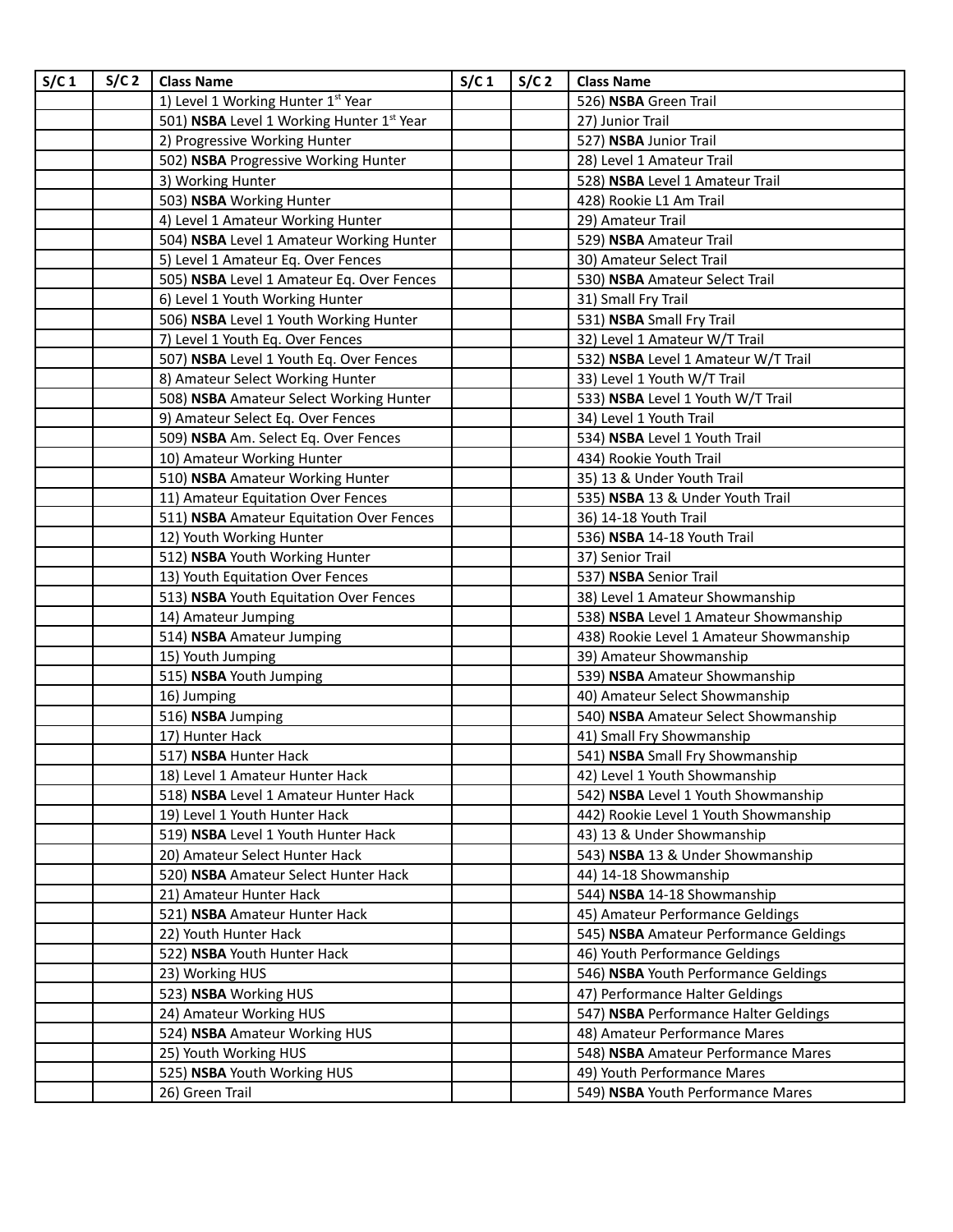| S/C <sub>2</sub> | S/C <sub>1</sub> | <b>Class Name</b>                                           | S/C <sub>1</sub> | S/C <sub>2</sub> | <b>Class Name</b>                                                           |
|------------------|------------------|-------------------------------------------------------------|------------------|------------------|-----------------------------------------------------------------------------|
|                  |                  | 50) Performance Halter Mares                                |                  |                  | 607) NSBA Green Western Riding                                              |
|                  |                  | 550) NSBA Performance Halter Mares                          |                  |                  | 108) Level 1 Amateur Western Riding                                         |
|                  |                  | 51) Amateur Performance Stallions                           |                  |                  | 608) NSBA Level 1 Amateur Western Riding                                    |
|                  |                  | 551) NSBA Amateur Performance Stallions                     |                  |                  | 109) Amateur Western Riding                                                 |
|                  |                  | 52) Performance Halter Stallions                            |                  |                  | 609) NSBA Amateur Western Riding                                            |
|                  |                  | 552) NSBA Performance Halter Stallions                      |                  |                  | 110) Amateur Select Western Riding                                          |
|                  |                  | 53) Amateur Yearling Geldings                               |                  |                  | 610) NSBA Amateur Select Western Riding                                     |
|                  |                  | 54) Amateur 2-year-old Geldings                             |                  |                  | 111) Level 1 Youth Western Riding                                           |
|                  |                  | 55) Amateur 3-year-old Geldings                             |                  |                  | 611) NSBA Level 1 Youth Western Riding                                      |
|                  |                  | 56) Amateur Aged Geldings                                   |                  |                  | 112) Youth Western Riding                                                   |
|                  |                  | 59) Youth Yearling Geldings                                 |                  |                  | 612) NSBA Youth Western Riding                                              |
|                  |                  | 60) Youth 2-year-old Geldings                               |                  |                  | 113) Western Riding                                                         |
|                  |                  | 61) Youth 3-year-old Geldings                               |                  |                  | 613) NSBA Western Riding                                                    |
|                  |                  | 62) Youth Aged Geldings                                     |                  |                  | 114) Junior Hunter Under Saddle                                             |
|                  |                  | 65) Yearling Geldings                                       |                  |                  | 614) NSBA Junior Hunter Under Saddle                                        |
|                  |                  | 66) 2-year-old Geldings                                     |                  |                  | 115) Level 1 Amateur Hunter Under Saddle                                    |
|                  |                  | 67) 3-year-old Geldings                                     |                  |                  | 615) NSBA Level 1 Amateur Hunter Under Saddle                               |
|                  |                  | 68) Aged Geldings                                           |                  |                  | 415) Rookie Level 1 Amateur Hunter Under Saddle                             |
|                  |                  | 71) Amateur Yearling Mares                                  |                  |                  | 116) Amateur Hunter Under Saddle                                            |
|                  |                  | 72) Amateur 2-year-old Mares                                |                  |                  | 616) NSBA Amateur Hunter Under Saddle                                       |
|                  |                  | 73) Amateur 3-year-old Mares                                |                  |                  | 117) Amateur Select Hunter Under Saddle                                     |
|                  |                  | 74) Amateur Aged Mares                                      |                  |                  | 617) NSBA Amateur Select Hunter Under Saddle                                |
|                  |                  | 77) Youth Yearling Mares                                    |                  |                  | 118) Green Hunter Under Saddle                                              |
|                  |                  | 78) Youth 2-year-old Mares                                  |                  |                  | 618) NSBA Green Hunter Under Saddle                                         |
|                  |                  | 79) Youth 3-year-old Mares                                  |                  |                  | 119) Level 1 Youth Hunter Under Saddle                                      |
|                  |                  | 80) Youth Aged Mares                                        |                  |                  | 619) NSBA Level 1 Youth Hunter Under Saddle                                 |
|                  |                  | 83) Yearling Mares                                          |                  |                  | 419) Rookie Level 1 Youth Hunter Under Saddle                               |
|                  |                  | 84) 2-year-old Mares                                        |                  |                  | 120) Youth Hunter Under Saddle                                              |
|                  |                  | 85) 3-year-old Mares                                        |                  |                  | 620) NSBA Youth Hunter Under Saddle                                         |
|                  |                  | 86) Aged Mares                                              |                  |                  | 121) Senior Hunter Under Saddle                                             |
|                  |                  | 89) Amateur Yearling Stallions                              |                  |                  | 621) NSBA Senior Hunter Under Saddle                                        |
|                  |                  | 90) Amateur 2-year-old Stallions                            |                  |                  | 122) Small Fry Hunter Under Saddle                                          |
|                  |                  | 91) Amateur 3-year-old Stallions                            |                  |                  | 622) NSBA Small Fry Hunter Under Saddle                                     |
|                  |                  | 92) Amateur Aged Stallions                                  |                  |                  | 123) Small Fry Equitation                                                   |
|                  |                  | 95) Yearling Stallions                                      |                  |                  | 623) NSBA Small Fry Equitation                                              |
|                  |                  | 96) 2-year-old Stallions                                    |                  |                  | 124) Level 1 Amateur W/T HUS                                                |
|                  |                  | 97) 3-year-old Stallions                                    |                  |                  | 624) NSBA Level 1 Amateur W/T HUS                                           |
|                  |                  | 98) Aged Stallions                                          |                  |                  | 125) Level 1 Amateur W/T Equitation                                         |
|                  |                  | 101) Level 1 Amateur Horsemanship                           |                  |                  | 625) NSBA Level 1 Amateur W/T Equitation                                    |
|                  |                  | 601) NSBA Level 1 Amateur Horsemanship                      |                  |                  | 126) Level 1 Youth W/T HUS                                                  |
|                  |                  | 401) Rookie Level 1 Amateur Horsemanship                    |                  |                  | 626) NSBA Level 1 Youth W/T HUS                                             |
|                  |                  | 102) Amateur Horsemanship<br>602) NSBA Amateur Horsemanship |                  |                  | 127) Level 1 Youth W/T Equitation<br>627) NSBA Level 1 Youth W/T Equitation |
|                  |                  | 103) Amateur Select Horsemanship                            |                  |                  | 128) Level 1 Amateur Equitation                                             |
|                  |                  | 603) NSBA Amateur Select Horsemanship                       |                  |                  | 628) NSBA Level 1 Amateur Equitation                                        |
|                  |                  | 104) Level 1 Youth Horsemanship                             |                  |                  | 728) Rookie Level 1 Amateur Equitation                                      |
|                  |                  | 604) NSBA Level 1 Youth Horsemanship                        |                  |                  | 129) Amateur Equitation                                                     |
|                  |                  | 404) Rookie Level 1 Youth Horsemanship                      |                  |                  | 629) NSBA Amateur Equitation                                                |
|                  |                  | 105) 13 & Under Horsemanship                                |                  |                  | 130) Amateur Select Equitation                                              |
|                  |                  | 605) NSBA 13 & Under Horsemanship                           |                  |                  | 630) NSBA Amateur Select Equitation                                         |
|                  |                  | 106) 14-18 Youth Horsemanship                               |                  |                  | 131) Level 1 Youth Equitation                                               |
|                  |                  | 606) NSBA 14-18 Youth Horsemanship                          |                  |                  | 631) NSBA Level 1 Youth Equitation                                          |
|                  |                  | 107) Green Western Riding                                   |                  |                  | 431) Rookie Level 1 Youth Equitation                                        |